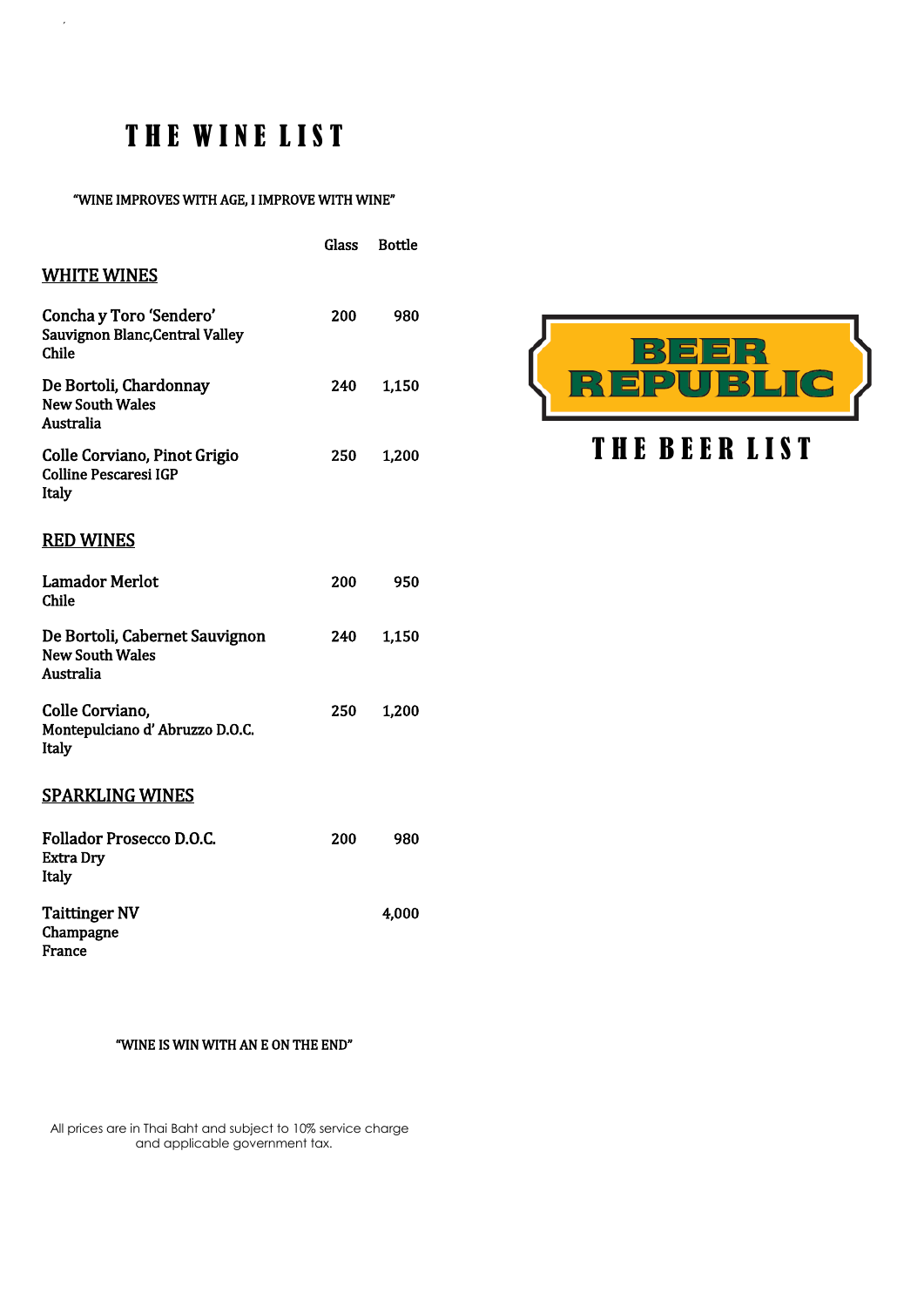



## S P I R I T S

**WHISKEY** 

Bottle

### D R A U G H T B E E R S

### "GOOD BEER MAKES HOPPY PEOPLE"

|                                  | <b>Half Pint Pint Tower</b>   |             |              | <b>SINGLE MALTS</b><br><b>Glenlivet Founders Reserve</b> | 3,900 |
|----------------------------------|-------------------------------|-------------|--------------|----------------------------------------------------------|-------|
| <b>LAGER</b>                     |                               |             | THB THB THB  | Glenfiddich 12 yrs                                       | 3,900 |
|                                  |                               |             |              | Lagavulin 16 yrs                                         | 8,200 |
| <b>SINGHA</b><br>Thailand, 5.0%  | 120                           |             | 200 1100     | <b>BLENDS</b>                                            |       |
| ASAHI                            |                               |             | 125 210 1125 | <b>Ballentines Finest</b>                                | 2,600 |
| Japan, 5.0%                      |                               |             |              | Chivas Regal 12 yrs                                      | 3,000 |
|                                  |                               |             |              | Johnnie Walker Black Label                               | 3,000 |
| <b>BUDWEISER</b>                 |                               |             | 130 220 1150 | <b>IRISH</b>                                             |       |
| USA, 5.0%                        | <b>Half Pint Pint Pitcher</b> |             |              | Jameson                                                  | 3,000 |
|                                  |                               |             |              |                                                          |       |
| <b>STELLA ARTOIS</b>             | 160 280                       |             | 530          | <b>AMERICAN</b>                                          |       |
| Belgium, 5.0%                    |                               |             |              | <b>Jim Beam</b>                                          | 3,000 |
|                                  |                               |             |              | Jack Daniel Black                                        | 3,000 |
| <b>WHEAT</b>                     |                               |             |              | <b>Bulleit Rye</b>                                       | 3,900 |
| <b>HOEGAARDEN</b>                | 170 300                       |             | 550          |                                                          |       |
| Belgium, 4.9%                    |                               |             |              | <b>RUM</b>                                               |       |
| <b>HOFBRAU MUNCHEN</b>           | 175 330                       |             |              | Havana Club 3 yrs                                        | 2,600 |
| Germany, 5.1%                    |                               |             |              | Matusalem 7yrs                                           | 3,000 |
|                                  |                               |             |              | <b>Plantation Pineapple</b>                              | 3,000 |
| <u>IPA</u>                       |                               |             |              | <b>VODKA</b>                                             |       |
| DESCHUTES, FRESH SQUEEZED, IPA   |                               | 190 350     | 640          | Absolut                                                  | 2,600 |
| USA, 6.4%                        |                               |             |              | <b>Absolut Elyx</b>                                      | 3,500 |
| <b>BLONDE</b>                    |                               |             |              | <b>Grey Goose Vodka</b>                                  | 3,500 |
| <b>LEFFE BLONDE</b>              | 170 300                       |             | 550          |                                                          |       |
| Belgium, 6.6%                    |                               |             |              | <b>GIN</b>                                               |       |
|                                  |                               |             |              | <b>Beefeater</b>                                         | 2,600 |
| <b>BROWN ALE AND STOUT</b>       |                               |             |              | <b>Tanqueray</b>                                         | 3,000 |
| <b>LEFFE BROWN</b>               | 170 300                       |             | 550          | <b>Iron Balls</b>                                        | 3,500 |
| Belgium, 6.5%                    |                               |             |              | Hendricks                                                | 3,500 |
| <b>GUINNESS</b>                  | 180 330                       |             |              | Kavalan Gin                                              | 3,900 |
| Ireland, 4.2%                    |                               |             |              | <b>Four Pillars Shiraz Gin</b>                           | 4,900 |
|                                  |                               |             |              | <b>Gin Mare</b>                                          | 3,900 |
| <u>FRUIT BEER</u>                |                               |             |              |                                                          |       |
| LIEFMANS, FRUITESSE ON THE ROCKS |                               | 175 320 580 |              | <b>COGNAC</b>                                            |       |
| Belgium, 3.8%                    |                               |             |              | Hennessy V.S.O.P.                                        | 4,500 |
| <b>CIDER</b>                     |                               |             |              | Remy Martin V.S.O.P.                                     | 4,500 |
| ZEFFER, RED APPLE                |                               |             | 170 300 550  |                                                          |       |
| New Zealand, 5.0%                |                               |             |              |                                                          |       |

#### LIFE AND BEER ARE SIMILAR; CHILL FOR BEST RESULTS"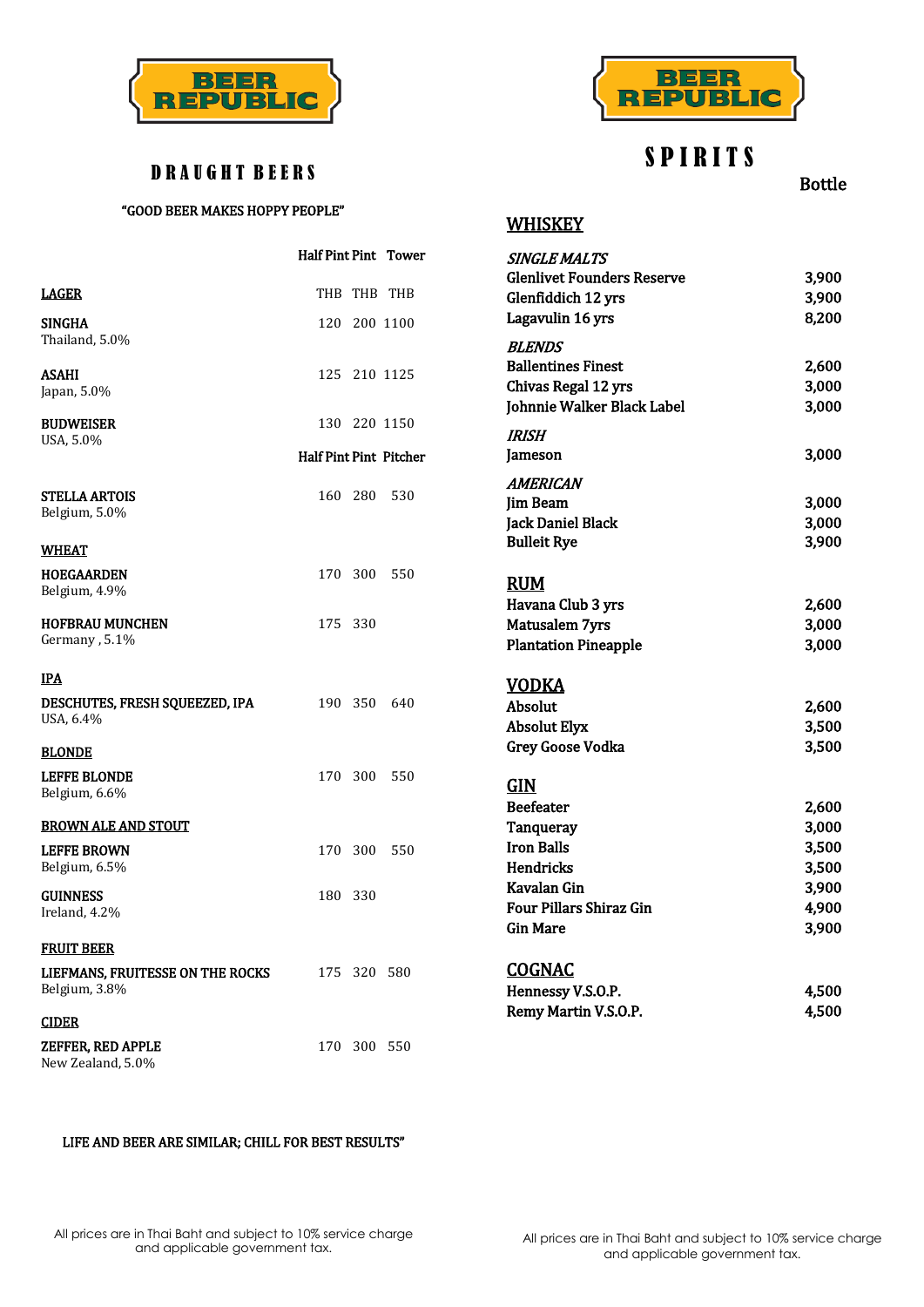

### GIN&TONIC

### ALL SERVE IN A BALLOON GLASS WITH PLENTY OF ICE

| <b>IRON BALLS &amp; TONIC</b><br>340                                    |     |  |
|-------------------------------------------------------------------------|-----|--|
| With Fever Tree Indian Tonic                                            |     |  |
| Garnish: Lime wheel, pineapple and basil                                |     |  |
| Distilled in Ekkamai with ginger and lemongrass                         |     |  |
| <b>4 PILLARS SHIRAZ GIN &amp; TONIC</b><br>390                          |     |  |
| With East Imperial Tonic                                                |     |  |
| Garnish: Dried orange wheel                                             |     |  |
| This gin is steeped with Shiraz grapes for 8 weeks. Oof!                |     |  |
| <b>GIN MARE &amp; TONIC</b><br>370                                      |     |  |
| <b>With Fentimans Tonic</b>                                             |     |  |
| Garnish: Mango wedge and black pepper                                   |     |  |
| A Mediterranean gin with British botanically brewed tonic and           |     |  |
| Asian garnish all working in such wondrous harmony.                     |     |  |
| 330<br><b>TANQUERAY &amp; TONIC</b>                                     |     |  |
| With Thomas Henry Tonic Water                                           |     |  |
| Garnish: Lime wheel and Lemon twist                                     |     |  |
| A very dry gin balanced with a healthy garnish of citrus                |     |  |
| <b>HENDRICK'S &amp; TONIC</b>                                           | 370 |  |
| With Fever Tree Elderflower Tonic Water                                 |     |  |
| Garnish: Cucumber                                                       |     |  |
| Delightfully infused after distillation with cucumber and rose<br>petal |     |  |
| <b>KAVALAN GIN &amp; TONIC</b><br>340                                   |     |  |
| With Fever Tree Indian Tonic                                            |     |  |
| Garnish: Starfruit slice                                                |     |  |
| An amazing Taiwanese distillery showcasing the botanicals of            |     |  |
| Taiwan, featuring starfruit, red guava and kumquat peels.               |     |  |



### BEER BY BOTTLE & CAN

### LAGER

Cooler fermentation and specific yeast strains make for a world admired style of light, crisp and refreshing beer.

| LEO<br>Thailand, 5.0%, 330ml                                                                                   | 140 |  |
|----------------------------------------------------------------------------------------------------------------|-----|--|
| MY BEER (SINGHA LIGHT)<br>Thailand, 4.5%, 330ml                                                                | 140 |  |
| SAN MIGUEL LIGHT<br>Philippines, 5.0%, 330ml                                                                   | 150 |  |
| <b>BEERLAO</b><br>Laos, 5.0%, 330ml                                                                            | 160 |  |
| <b>BEERLAO DARK</b><br>Laos, 6.5%, 330ml                                                                       | 165 |  |
| <b>HEINEKEN</b><br>Netherlands (Brewed in Thailand), 5.0%, 330ml                                               | 150 |  |
| <b>CORONA</b><br>Mexico, 4.6%, 330ml                                                                           | 240 |  |
| KHAO SAN (THAI CRAFT)<br>190<br>5.3%, 330ml<br>Served chilled, drink chilled out. Easy drinking lager from the |     |  |
| people behind Bootleg Brothers                                                                                 |     |  |

### CIDER

Not beer. It's made from apples!

| <b>BROTHERS. TOFFEE APPLE CIDER</b><br>England, 4.0%, 500ml | 330 |
|-------------------------------------------------------------|-----|
| <b>BROTHERS. PARMA VIOLET CIDER</b><br>England, 4.0%, 500ml | 330 |

#### NON-ALCOHOL

| HEINEKEN 0.0 ALC. FREE                 | 130 |
|----------------------------------------|-----|
| Netherlands (Brewed in Thailand),330ml |     |

### "DRINK GOOD BEER WITH GOOD FRIENDS"